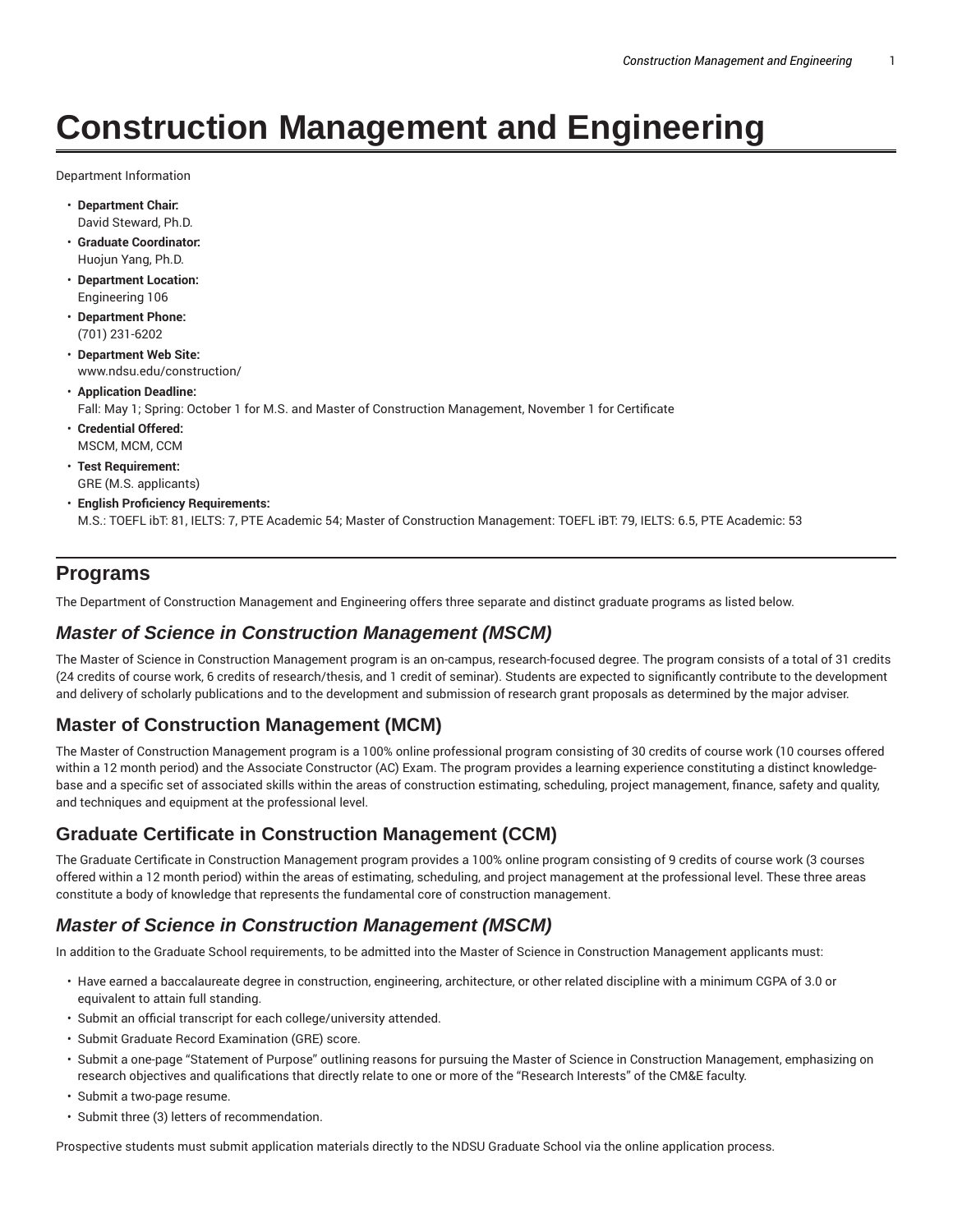#### **Financial Assistance**

For exceptional applicants, the CM&E Department may offer a graduate assistantship, which consists of a monetary stipend and a possible tuition waiver; however, student activity fees and program fees are not waived. There is no separate application process for graduate assistantships. Applicants are evaluated based on their credentials and/or experience.

### **Master of Construction Management (MCM)**

In addition to the Graduate School requirements, to be admitted into the Master of Construction Management, applicants must:

- Have earned a baccalaureate degree in construction, engineering, architecture, or other related discipline with a minimum CGPA of 3.0 or equivalent to attain full standing. Work experience in the construction industry can possibly be a substitute if degree is in another field.
- Submit an official transcript for each college/university attended.
- Submit a two-page resume.
- Submit a one-page "Statement of Purpose" outlining reasons for pursuing the Master of Construction Management.
- Submit three (3) letters of recommendation.

Prospective students must submit application materials directly to the NDSU Graduate School via the online application process. Applicants who are deficient in the CGPA requirement are encouraged to apply for the Graduate Certificate in Construction Management. Although successful completion of the Graduate Certificate does not guarantee acceptance into the Master of Construction Management, the Graduate Certificate will be seriously considered in application decisions related to the Master of Construction Management Program.

#### **Financial Assistance**

Graduates students in the Master of Construction Management program are not eligible for assistantships, tuition waivers, and financial aid offered by the CM&E Department, the Graduate School, or NDSU.

### **Graduate Certificate in Construction Management (CCM)**

In addition to the Graduate School requirements, to be admitted into the Graduate Certificate in Construction Management applicants must:

- Have earned a baccalaureate degree in construction, engineering, architecture, or other related discipline with a minimum CGPA of 2.75 or equivalent to attain full standing. Work experience in the construction industry can possibly be a substitute if degree is in another field.
- Submit of an official transcript for each college/university attended.
- Submit a two-page resume.
- Submit a one-page "Statement of Purpose" outlining reasons for pursuing the Graduate Certificate in Construction Management.
- Submit three (3) letters of recommendation.

Prospective students must submit application materials directly to the NDSU Graduate School via the online application process.

#### **Financial Assistance**

Graduate Certificate in Construction Management Program students are not eligible for assistantships, tuition waivers, and financial aid offered by the CM&E Department, the Graduate School, or NDSU.

### **Master of Science in Construction Management (MSCM)**

The Master of Science in Construction Management requires a total of 31 graduate-level credits (24 credits of course work, 6 credits of research/ thesis, and 1 credit of seminar) and a thesis. The thesis requires the creation and presentation of new knowledge in providing a solution to a problem. Prior to submitting a thesis to the graduate student's supervisory committee, the thesis must be reviewed by a departmentally approved external editor. All costs associated with external review are the responsibility of the graduate student.

An example of the Plan of Study for the Master of Science in Construction Management is shown below:

| Code                            | Title                                        | <b>Credits</b> |
|---------------------------------|----------------------------------------------|----------------|
| <b>CM&amp;E 790</b>             | Graduate Seminar                             |                |
| <b>CM&amp;E 603</b>             | Scheduling and Project Control               | 3              |
| <b>CM&amp;E 605</b>             | <b>Construction Support Operations</b>       | 3              |
| <b>CM&amp;E 701</b>             | <b>Construction Technology and Equipment</b> | 3              |
| CM&E 711                        | <b>Construction Cost Estimating</b>          | 3              |
| <b>CM&amp;E 712</b>             | <b>Construction Management</b>               | 3              |
| 600, 700 or 800-level electives |                                              |                |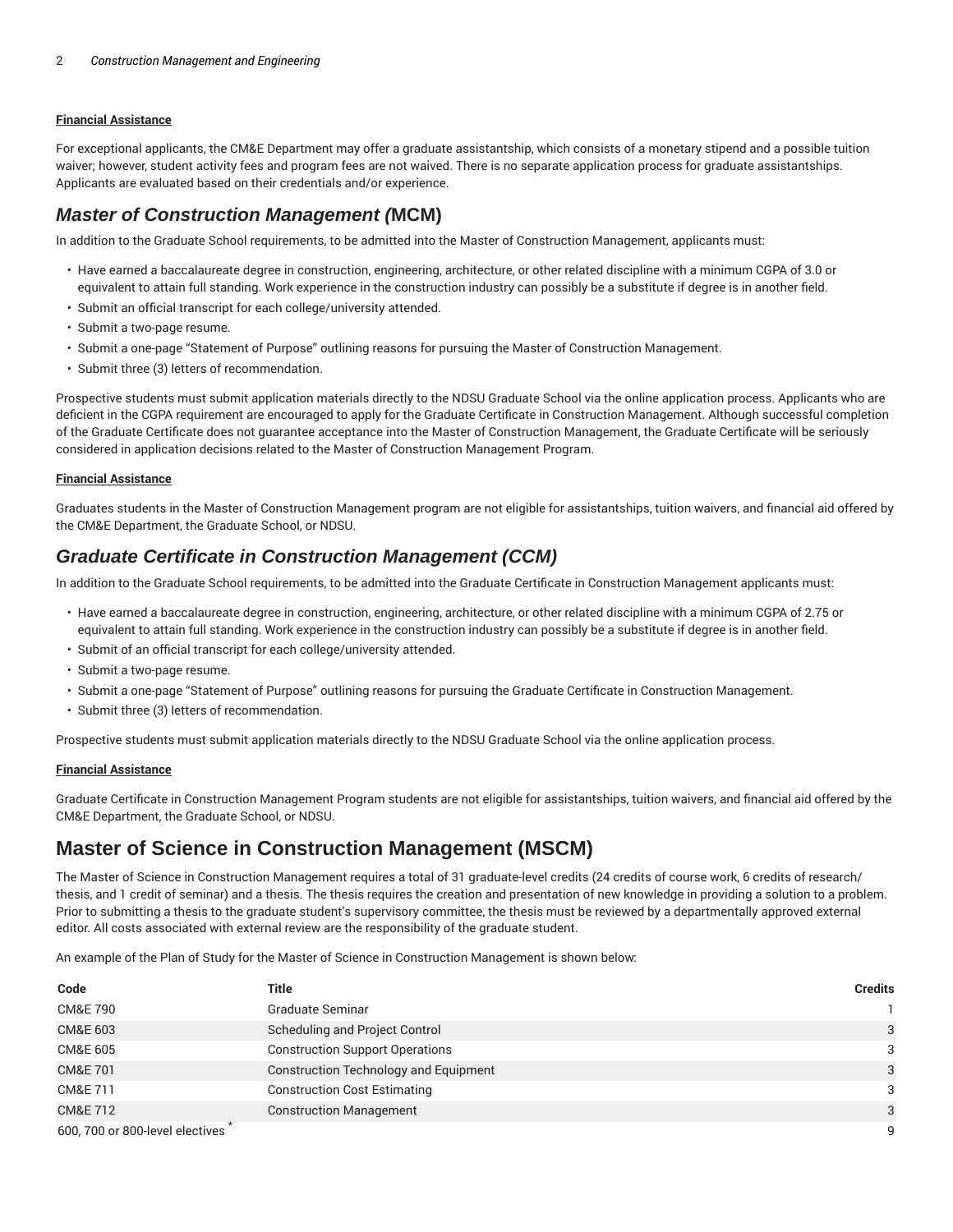| <b>CM&amp;E 798</b> | Master's Thesis |             |
|---------------------|-----------------|-------------|
| Total Credits       |                 | $\sim$<br>ັ |

\* Electives may be any 600, 700, or 800-level courses offered at NDSU determined by the student and the major faculty adviser. A minimum cumulative grade point average (CGPA) of 3.0 must be achieved in order to complete the M.S. degree.

# **Master of Construction Management (MCM)**

The Master of Construction Management degree consists of thirty (30) credits of course work and AC Exam. The following ten (10) courses constitute the thirty (30) credits of course work required for the degree.

| Code                 | <b>Title</b>                                              | <b>Credits</b> |
|----------------------|-----------------------------------------------------------|----------------|
| CM&E 603             | Scheduling and Project Control                            | 3              |
| <b>CM&amp;E 605</b>  | <b>Construction Support Operations</b>                    | 3              |
| CM&E 660             | Infrastructure Management                                 | 3              |
| <b>CM&amp;E 701</b>  | <b>Construction Technology and Equipment</b>              | 3              |
| <b>CM&amp;E 703</b>  | Advanced Project Planning and Control                     | 3              |
| CM&E 711             | <b>Construction Cost Estimating</b>                       | 3              |
| CM&E 712             | <b>Construction Management</b>                            | 3              |
| <b>CM&amp;E 715</b>  | <b>Construction Specifications and Contracts</b>          | 3              |
| <b>CM&amp;E 725</b>  | Decision Making and Risk Analysis                         | 3              |
| <b>CM&amp;E 740</b>  | Financial and Economic Concepts for Construction Managers | 3              |
| <b>CM&amp;E 793</b>  | Individual Study/Tutorial (ACExam)                        |                |
| <b>Total Credits</b> |                                                           | 30             |

#### **Schedule of Courses**

*Summer Semester* CM&E 603 Scheduling and Project Control CM&E 660 Infrastructure Management

Fall Semester CM&E 703 Advanced Project Planning and Control CM&E 712 Construction Management CM&E 715 Construction Specifications and Contracts CM&E 740 Financial and Economic Concepts for Construction Managers

Spring Semester

CM&E 605 Construction Support Operations CM&E 701 Construction Technology and Equipment CM&E 711 Construction Cost Estimating CM&E 725 Decision Making and Risk Analysis

# **Associate Constructor (AC) Exam**

The Associate Constructor (AC) Exam is administered by the American Institute of Constructors & Constructor Certification Commission. All students in the Master of Construction Management Program must take the AC Exam before their graduation. There is no requirement that a student has to earn a pass score in order to receive the Master of Construction Management Degree from NDSU. However, students are encouraged to prepare for the AC Exam and earn a pass score or better established by the testing agency. The exam may be taken multiple times. The AC exam is the first level in reaching the designation of a "Certified Professional Constructor" (CPC), which is a three-stage process consisting of the AC exam (Level I), 4-5 years of relevant construction management work experience, and the CPC exam (Level II). The AC Exam is offered twice a year, typically in April and November. International applicants should note that the AC Exam is not offered online and is only offered in the United States. If a student has the AC designation, he/she may take the CPC Exam before the graduation. A pass score also is not required for the CPC Exam.

# **Graduate Certificate in Construction Management (CCM)**

The certificate program consists of nine credits encompassing the following three (3) courses: